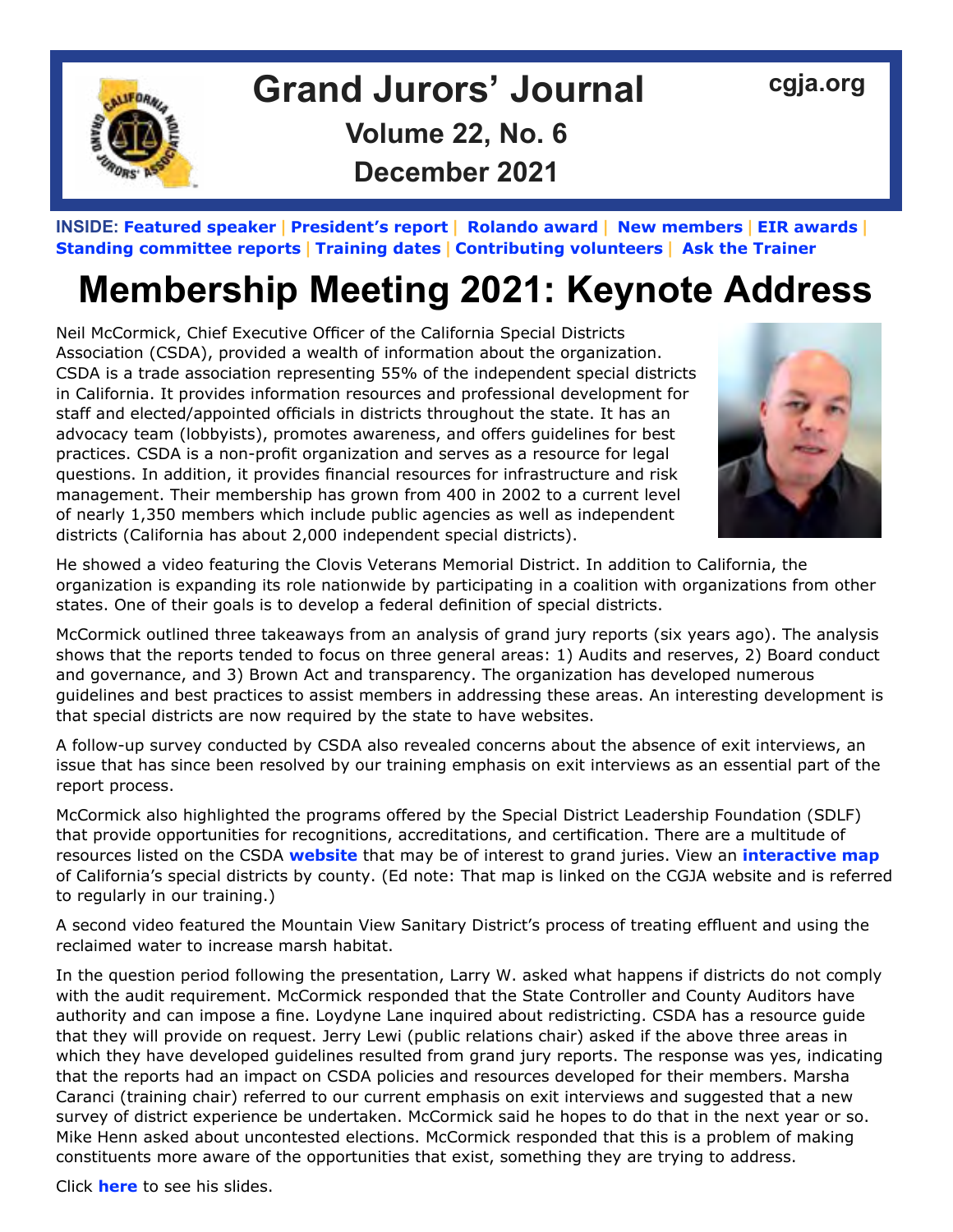# **Civil Grand Juries An Underutilized Oversight Mechanism**

## <span id="page-1-0"></span>**Featured Speaker: Josh Franco**

Dr. Josh Franco, Assistant Professor of Political Science at Cuyamaca College (El Cajon, CA), described political science as being "the study of who gets what, when, where, how, and why." He pointed out that academia's understanding of oversight is predominantly informed by national and international institutions, but that local institutions, such as county civil grand juries, should inform academia's understanding of oversight as well.

In other words, he is interested in learning what local county civil grand juries might reveal about oversight, accountability, representation and transparency in government. A specific research question he is asking is: How does a third-party actor with complete discretionary investigatory and information revelation power influence the behavior of other political actors and institutions?

To explore this research question, Dr. Franco has founded the Civil Grand Jury Lab at Cuyamaca College, involving 2-year community college students in the research enterprise, and is seeking a grant from the National Science Foundation. The study proposes to record an entity's response to every finding and recommendation over a period of years and for every civil grand jury in the state. As responses are limited by the law, these can be readily coded (e.g., recommendation will or has been implemented, will not be implemented, or requires further study). In addition to creating a detailed database of civil grand jury reports' findings and recommendations, the research will provide valuable experience for community college students.



CGJA has signed on to collaborate on this study and is enthusiastically looking forward to the results. **[Read](https://preprints.apsanet.org/engage/api-gateway/apsa/assets/orp/resource/item/5f4a01c887665500126a6f23/original/quasi-judicial-oversight-of-legislative-and-executive-branches-at-the-local-level.pdf)** Dr. Franco's paper that led to our interest in his work.

Click **[here](https://www.dropbox.com/scl/fi/pfo7y93rpnha1de148yjw/2021-10-25-CGJA-Civil-Grand-Juries-4.pptx?dl=0&rlkey=frvorb9jpdurm37bxo1gcov5h)** to see his slides. If you have questions or comments, please feel free to contact Dr. Franco at *[josue.franco@gcccd.edu](mailto:josue.franco%40gcccd.edu?subject=CGJA%20talk)* or 619-780-5674.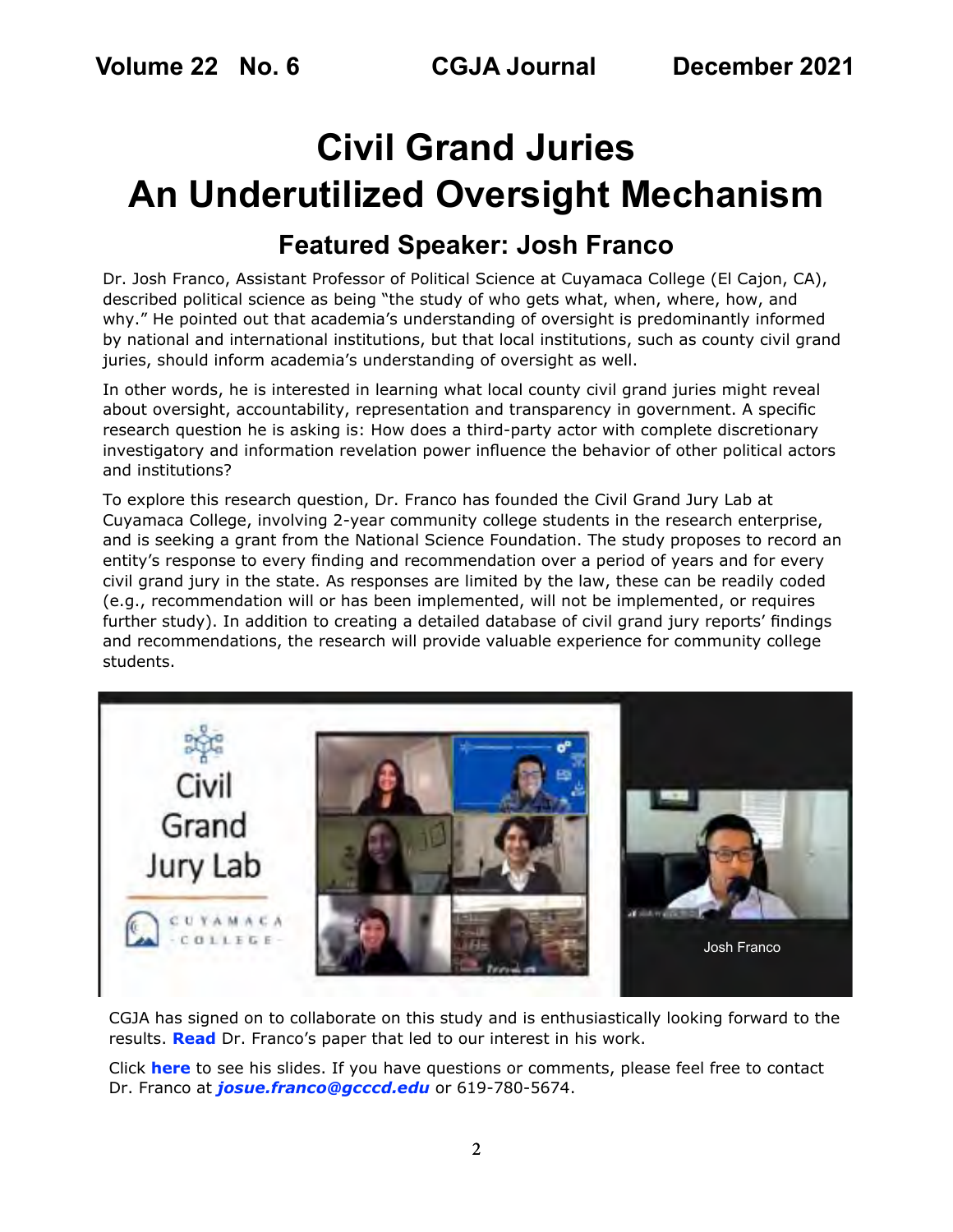# **President's Annual Report**



President Lou Panetta stated that CGJA is in a strong position operationally and financially. We are focused on three initiatives: 1) Increasing grand jury awareness, 2) increasing membership, and 3) having a succession plan in place. Our financial position has benefited from the increased reliance on Zoom in that trainer travel expenses have dropped dramatically.

A major accomplishment of this year has been the increase in membership under Diane Lloyd's Membership and Chapter Relations Committee (MCRC) leadership. Membership in August 2020 was 293 and now it is 337.

We have a new chapter – Monterey. The MCRC has been doing a terrific job. And the four of them need help! Please consider volunteering to help out, especially with regard to chapter relations.

Training has been a major challenge. Grand juries are going in all directions with regard to their term – 12 months, 18 months, annual, fiscal …. Nevertheless, the Training Committee has met the challenge. They have trained over 1,200 grand jury members across 49 counties. They have put on the highest number ever of report writing workshops. There has been a 25% increase in attendees at the legal adviser's workshops. The feedback on using Zoom for training has been positive.

# <span id="page-2-0"></span>**Larry Herbst Receives 2021 Rolando Award**

This year's awardee is Larry Herbst for his service as follows:

- 6-year member of CGJA
- Board member for 5 years
- San Luis Obispo chapter member for six years; having served four years on its board (and one who excels at recruiting new chapter members)
- Served as foreperson on the SLO grand jury
- Served on various CGJA committees currently a member of the Bylaw and Policy Review Committee, Nominations-Elections Committee, Pandemic Response Coordination Workgroup and the Public Relations Committee
- Former CGJA president
- Chair of the Technology Committee
- CGJA webmaster (and managed the website conversion)
- And is our current Vice President.

Congratulations and thank you, Larry!

<span id="page-2-1"></span>

|            | County     | <b>Name</b>             |
|------------|------------|-------------------------|
| Welcome,   | Alameda    | Subru Bhat              |
|            | Alameda    | Rhonda Phillips         |
| <b>New</b> | San Benito | Lilliana (Roxy) Montana |
| Members!   | San Mateo  | Stu Venook              |
|            | Trinity    | Karen Boltz             |
|            | Ventura    | Sharon Shou             |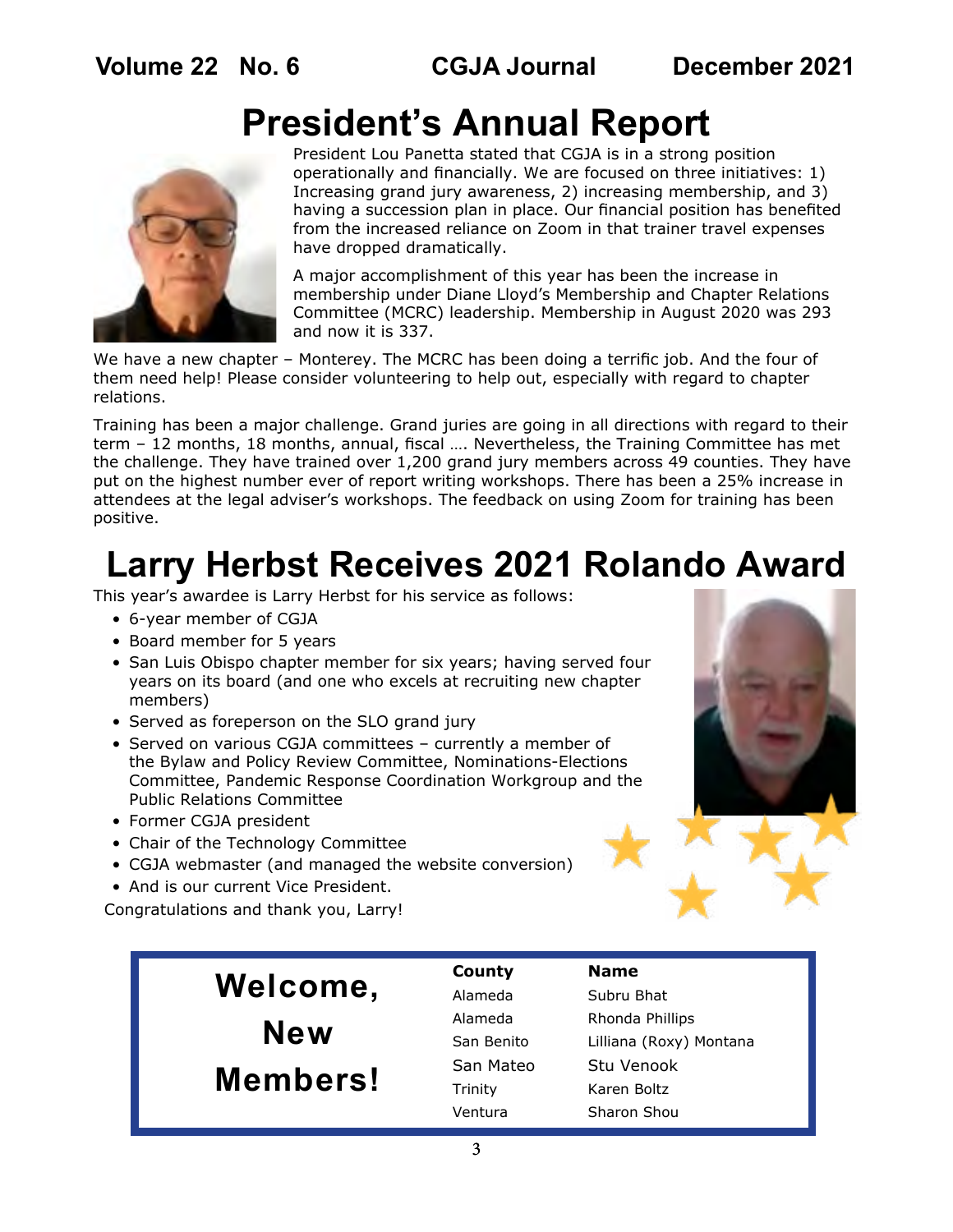# <span id="page-3-0"></span>**Best Grand Jury Report**

This award recognizes a report that brings to the public's attention a matter of vital importance and thereby leads to positive change within the community. This year's winner is the 2018-19 Santa Clara County Grand Jury for its report, *[Inquiry into Governance](https://www.scscourt.org/court_divisions/civil/cgj/2019/CGJ%20VTA%20Final%20Report%20-%2006.18.19.pdf)  [of the Valley Transportation Authority](https://www.scscourt.org/court_divisions/civil/cgj/2019/CGJ%20VTA%20Final%20Report%20-%2006.18.19.pdf)*.

Stimulated by information circulating in the county about issues surrounding this special district, the grand jury investigated operations of the VTA board of directors, their effectiveness, and financial performance. VTA is a multi-billion-dollar enterprise that serves two million county residents with light rail, bus, handicap transportation, highway planning and related services. Eighty percent of VTA's revenues are derived from county taxpayers.



John Pedersen, Foreperson 2018-19

According to the report

- VTA operates one of the highest cost and lowest ridership transit agencies in the U.S.
- VTA lacks financial management and controls.
- The board was unwilling or unable to reconsider long range multi-million-dollar projects that were no longer viable.
- The board approved a 2.4-mile, \$420 million rail extension in 2019 at a cost of \$720K per rider (due to low usage).

The grand jurors surveyed several sites, rode on buses and rail, interviewed 37 people – several more than once. The interviews included board members, VTA executives and employees, county and city government officials, and other stakeholders. They reviewed U.S. transit metrics, other agency governance structures and performance, and attended most board meetings and several committee meetings.

The report's fundamental finding was that the board suffers from a lack of leadership, experience, and continuity. The grand jury discovered tension among city representatives; domination, in terms of numbers, seniority and influence, by representatives of the Santa Clara County Board of Supervisors and the City of San Jose; and an overall lack of engagement.

Fifteen of fifteen cities and towns, the VTA, and county supervisors responded to the report. Fourteen of the cities and towns agreed in whole or in part with the fundamental findings.

VTA Board governance is dictated by CA statute sections 100060-100063 of the Public Utilities Code. Changing board governance requires action by the state legislature. State Assemblyperson Berman introduced AB1091 to institute a change. Approval of AB1091 in committee was unanimous. The initiative is expected to be taken up by the assembly in forthcoming sessions.

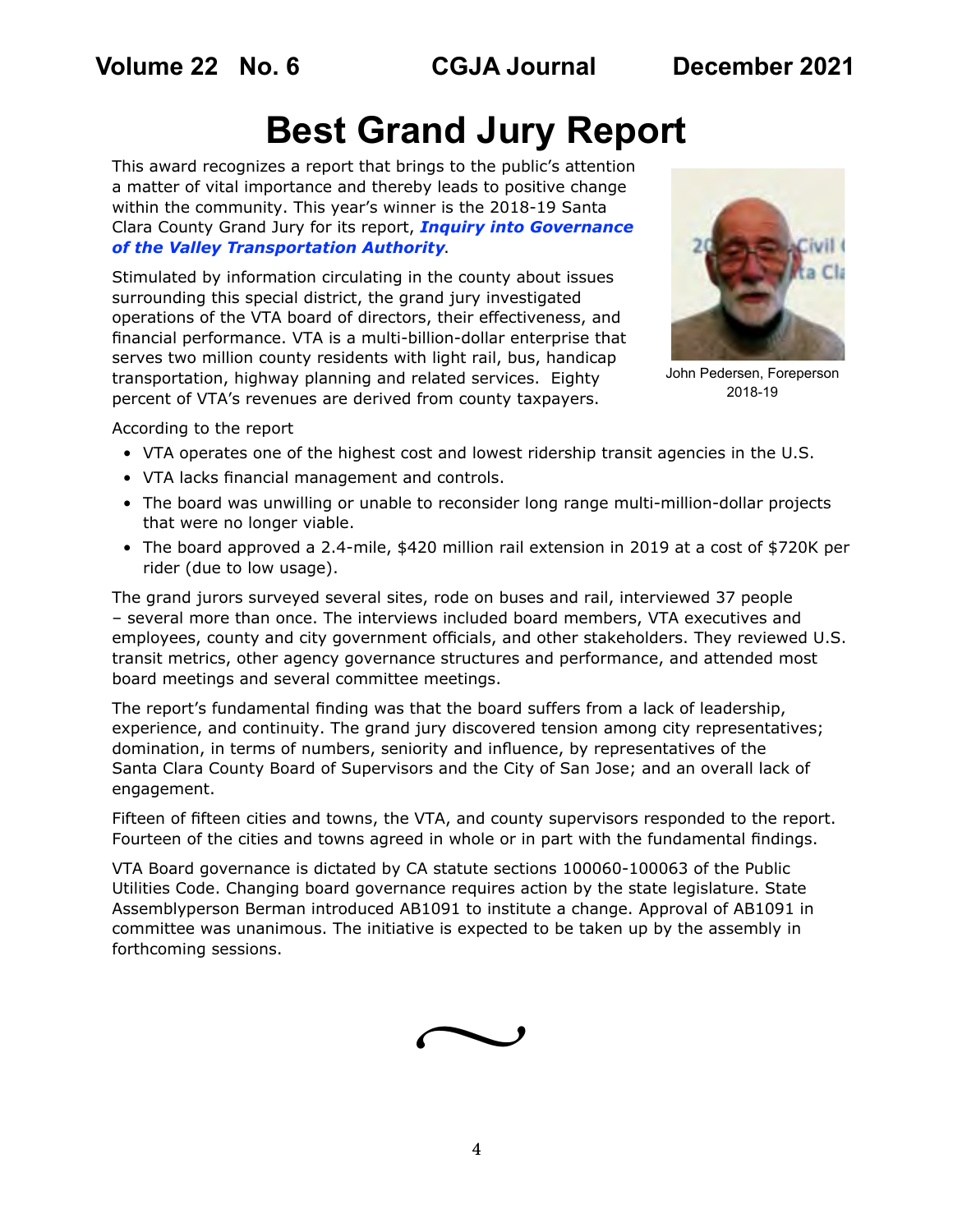# **Best News Media Reporting**



Camilla Lanham *New Times* Editor

The media coverage award recognizes individuals and media that have created positive changes in their communities by increasing awareness of the California grand jury system.

The recipient of this year's media award is the San Luis Obispo *[New](https://www.newtimesslo.com/)*  **[Times](https://www.newtimesslo.com/)** for the in-depth description and broad distribution of its news coverage of the 2019-20 San Luis Obispo County Grand Jury report, **[Paso Robles School District: A Cautionary Tale](https://drive.google.com/drive/folders/174NsLyF53ScXYjYoahGrlLL_vAbEps4f)**.

The investigation grew out of the public's continued interest in the financial mismanagement of the Paso Robles Joint Unified School District (PRJUSD) and a desire to get to the whole truth of the situation. In the fall of 2019, the district was in the midst of a firestorm. The County

Office of Education had placed the district on probation and had assigned a county financial monitor to oversee the business efforts of the district. Shortly after, the superintendent resigned, and the County Office of Education hired a former superintendent as interim administrator.

The report highlights significant failures by the district superintendent and administration, the School Board of Trustees, and the County Board of Education in managing budgets, controlling expenditures, and providing the oversight necessary for the health of the school district. It provides an audit trail documenting the ill-advised actions, unbudgeted expenditures by the superintendent, and lack of proper oversight by the Board of Trustees that resulted in a reduction of financial reserves from a comfortable 10% of budget to an extremely precarious, less than 1% of budget, in a four-year period. As a result, for the second time in less than seven years, the district was placed under county financial control.

As an example of what might be considered poor judgment on the part of the parties involved, the grand jury chose to highlight the circumstances surrounding the planning and execution of an aquatics complex intended to be constructed for the benefit of the school district and the community. As of the date of this report, there is no clear plan or path forward for its construction. However, to date, \$1.5 of Measure M funds have been spent.

The PRJUSD administration, the Board of Trustees and the County Board of Education failed to fulfill their obligations, learn from previous mistakes, and balance vision with pragmatism, ultimately offering a cautionary tale and guidance for school districts throughout the county.

The *New Times* San Luis Obispo weekly publication covered the Board of Trustees' response to the report. The *New Times* newspaper has a circulation of 35, 000. The print edition is available at over 1,000 locations in San Luis Obispo County and northern Santa Barbara County. Additionally, the digital version and its social media platforms reach over 100,000 readers.

Letters *Send your thoughts or opinions on CGJA or grand jury matters to editor@cgja.org***.**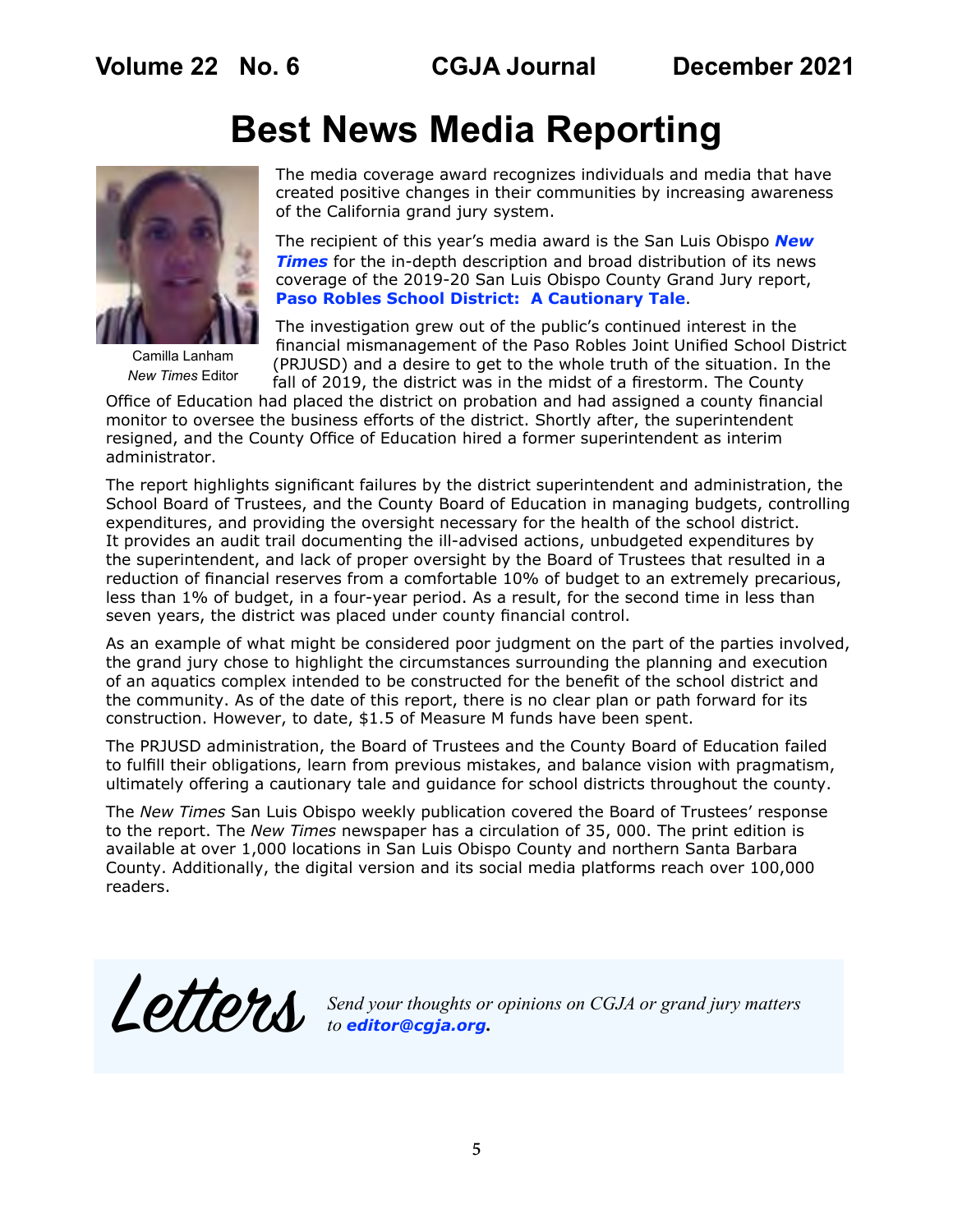

**Zoom Pix 10/25/21**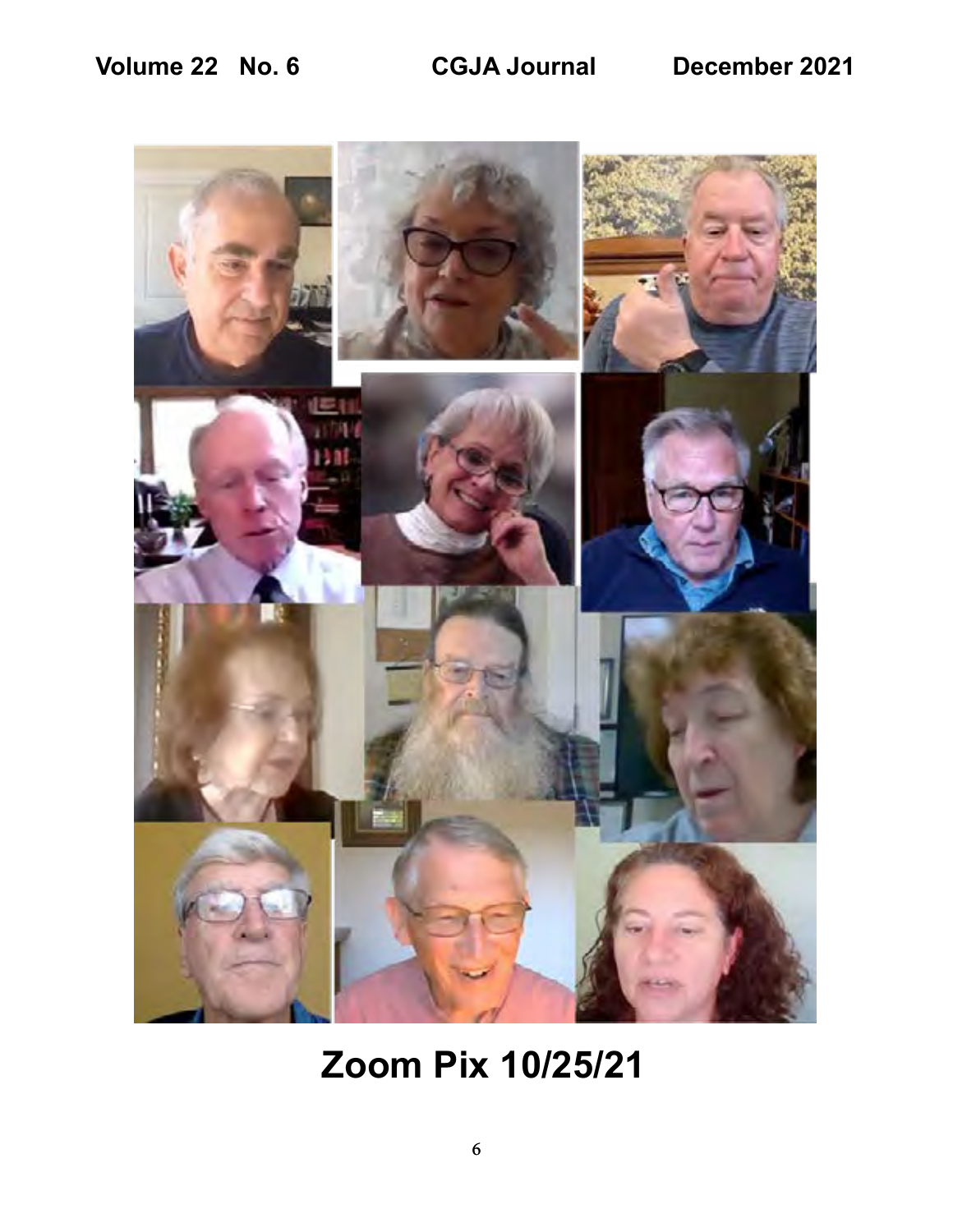## <span id="page-6-0"></span>**Annual Standing Committee Reports**

**ANNUAL CONFERENCE (ACC)** - strives to present a challenging, inspiring and informative program each year in a convenient yet popular location that will entice attendees to come early or stay after our meetings to enjoy the locale. **Chair, Lloyd Bell**

Unfortunately, the pandemic upended the usual plan. Instead, in 2020 we offered a membership meeting (required by our bylaws). That meeting was conducted via Zoom on October 26, 2020.



It was a "first" for the CGJA. Approximately 93 members participated in the event which featured a keynote speaker, the recipients of the Rolando Service Award and the Excellence in Reporting awards, along with comments from the outgoing and incoming presidents. Feedback from the members who attended the meeting was overwhelmingly positive.

Based on the success of the 2020 Annual Membership Meeting and the continuing concern about members' willingness to travel in the uncertain pandemic climate, the board of directors followed the committee's recommendation that the 2021 Annual Membership Meeting on October 25 be conducted in the same fashion.

I am pleased to report that planning is underway for the 2022 Annual Conference which is scheduled to be held at the Embassy Suites, San Rafael, on October 23-24, 2022, with a full complement of award presentations, informative speakers, an update from the CGJA President, and a gala dinner on the evening of October 23. The committee will continue to monitor the pandemic situation to insure a safe environment for our meeting.

We seek members who wish to volunteer their time and talents in planning and executing our annual conference. If you know of someone who would enjoy working on such an event, or if you would find it fulfilling, please let us know by sending a note to *[annualconference@cgja.org](mailto:annualconference%40cgja.org?subject=CGJA%20annual%20conference)*.



**AWARDS (AC)** - establishes and administers all CGJA awards and recognition, with the exception of the Lifetime Achievement Award that falls within the purview of the Board of Directors. **Chair, Joann Landi**

This year the CGJA will present **Excellence in Reporting Awards (EIR)** for a grand jury report and media coverage and the **Angelo Rolando Service Award**.

We urge our colleagues to consider presenting awards locally. While certain awards must be presented at the annual meeting, i.e., the EIR and Rolando awards, **Certificates of Special Recognition** can be presented at a chapter or

regional meeting. This may permit more local people to be present to enjoy the proceedings and congratulate the honoree(s). Details are on the website at **[cgja.org/awards](https://cgja.org/awards)**.

**BYLAWS AND POLICY REVIEW COMMITTEE (BPRC) - works with** other standing committees and the board of directors to ensure that the association's governing documents are updated as needed, compliant with state law and internally consistent. **Chair, Karen Jahr**

This committee reviews any proposed amendment to the CGJA Bylaws or Policy Manual and makes recommendations regarding the amendment's content, format, and placement within the bylaws or manual. We also review newly adopted or revised committee procedures for consistency with state law, CGJA's Bylaws, and the Policy Manual and report our conclusion to the referring committee. We conduct other reviews as requested.



**BPRC** *–continued on next page*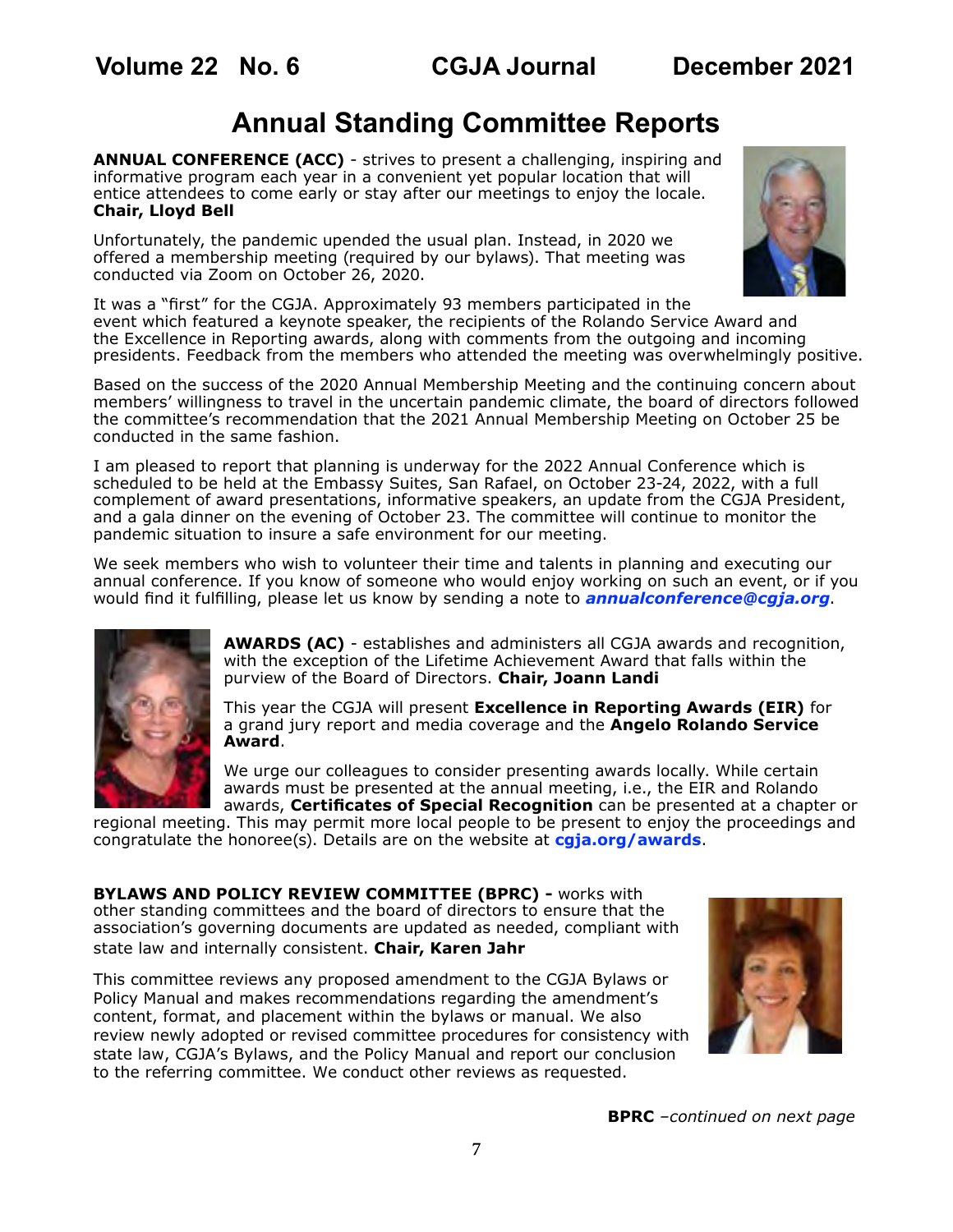### *continued from preceding page* – **BPRC**

This past year, BPRC reviewed proposed amendments to the CGJA Bylaws related to the election of the association's officers and the filling of vacancies on the Finance Committee and in the position of president. We also reviewed proposed amendments to the policy manual, including those related to local achievement awards, the appointment of members to the Finance Committee, and the revocation of chapter charters.

**FINANCE (FC) -** works with the president, treasurer and committee chairs to develop the annual budget and provide oversight of other finance-related information and activities of the association. The committee actively seeks new members familiar with financial management principles, the nonprofit legal environment, accounting software and administration. **Chair, Lloyd Bell**



• conducted a successful 2020 year-end donation solicitation campaign.

- conducted a monthly review of CGJA financial records and transactions, including adherence to budget.
- compiled and facilitated approval of the 2021 CGJA budget.
- provided timely reminders to chapters concerning their tax-filing obligations.
- filed IRS CP 119 Form to update subsidiary CGJA chapter nonprofit status.
- filed updated Entity Numbers for Subordinates to CGJA with the California Franchise Tax Board.
- successfully managed finance-related issues with the assistance of the CGJA Treasurer.
- forwarded financial information for 2020 to the CPA for preparation of the federal and state tax returns.
- prepared and submitted the annual sales tax payment to the Board of Equalization.
- prepared and submitted the odd-year Corporate Statement of Information (S-100) to the Secretary of State.
- prepared and submitted an Annual Financial Report for the CGJA Board and membership.

**LEGAL AND LEGISLATIVE RESOURCES (LLRC) -** answers questions submitted by grand juries, grand jurors, CGJA chapter members, legal advisors to grand juries and court personnel. **Chair, Karen Jahr**

As the members of LLRC are not in an attorney/client relationship with any grand jury or juror, the committee does not provide legal advice in response to the questions we receive. Instead, we make "best practices" suggestions based on the information submitted to us and on the collective experience of the members of LLRC. We always inform grand juries and jurors that they should consult with their legal advisors when they need legal advice about the grand jury or local government entities.



Over the years, LLRC has suggested modifications to CGJA's training manuals and the website's FAQ page based on the questions we've answered. Most of the questions posed to us can be answered informally by a committee member by reference to these resources. We have seen a steady decrease over time in the number of questions that require the consideration of the full committee.

This past year, LLRC or its members provided responses to questions on a number of topics, including the distinctions between inquiries and investigations, whether grand juries can contact public entities about noncompliant responses, how a grand jury can inquire into the condition and management of a detention facility when tours are unavailable due to Covid protocols, county counsel conflicts, investigating matters that are in litigation, obtaining public records, and retaining documents and grand jury reports and the responses to the reports.

**LLRC** *–continued on next page*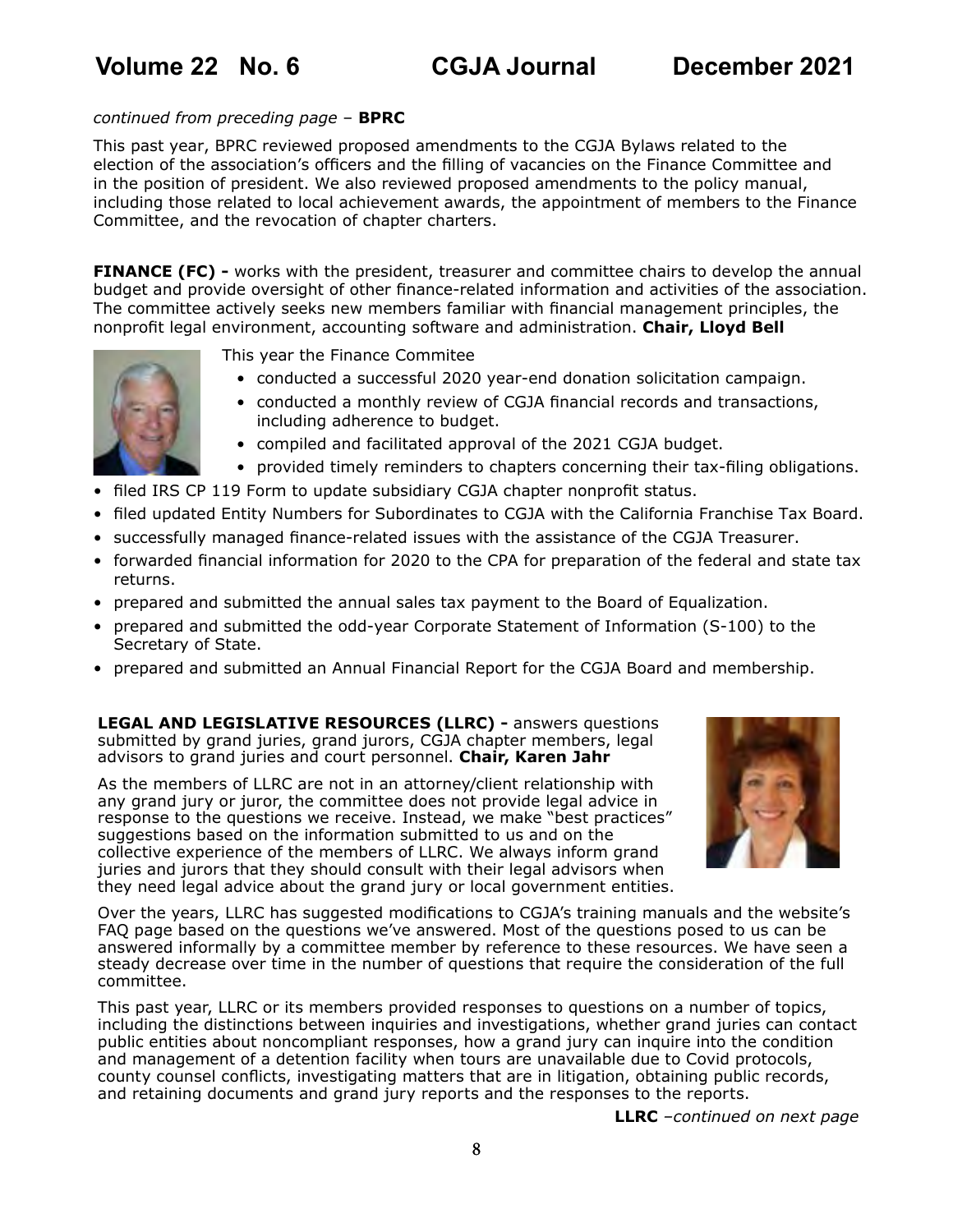#### *continued from preceding page* – **LLRC**

The committee also updated CGJA's *Compendium of California Grand Jury Law*, which reprints the annotated statutes related to the grand jury's watchdog function.

Another function of the committee is to monitor legislation that could affect the grand jury system and provide an analysis of the bills to the board of directors. No bills related to grand jury operations were introduced this year.



**MEMBERSHIP AND CHAPTER RELATIONS (MCRC)** - responsible for recruitment and retention of CGJA members, manages the CGJA membership and introductory member database, provides guidance to grand jurors in each county who wish to form a chapter, supports ongoing chapters, and maintains a resource information database for both chapters and the general membership. **Chair, Diane Lloyd**

Voting membership has steadily increased over the last year from 270 at the end of August 2020 to 324 at the end of August 2021. This is directly attributable to several successful campaigns promoting the benefits of becoming a regular

voting member by drawing from the ranks of Introductory Members as well as individuals whose memberships have lapsed in the last five years. The CGJA Training Committee has been especially supportive of these efforts and as a result, many new members have joined during their grand jury training sessions in lieu of becoming Introductory Members. MCRC has set a target goal of 350 voting members by the end of 2021.

There are 26 CGJA chapters representing 28 counties. Several groups of former grand jurors are currently in the process of becoming or revitalizing chapters in their counties. It is anticipated that these will be completed in the next few months and we will be able to welcome at least one new chapter before the new year.

In April 2021, we hosted our 2021 Presidents' Get-Together, allowing our chapters and associations the opportunity to meet and get to know CGJA President Lou Panetta as well as members of MCRC. A lively exchange of information and ideas convinced all involved that this should become a regularly scheduled event to demonstrate CGJA's support of its chapters and vice versa.

In the last several months, we have instituted a follow-up welcome letter to both new voting members and new Introductory Members. The letters incorporate many of the most popular links on the CGJA website that have proven to be most helpful to chapters as well as currently impaneled grand juror members. They have served to remind our members that their membership is valued and appreciated.

**PUBLIC RELATIONS (PRC) - continues to present timely information** about CGJA and the California civil grand jury system to our members, our chapters, sitting grand jurors, and interested others. **Chair, Jerry Lewi**

Shortly after last year's membership meeting, our committee and all of CGJA suffered a grievous loss with the passing of newly elected President and PRC Chair, Jim Ragan. The Public Relations Committee (PRC) has taken Jim's legacy to heart and is endeavoring to carry out the programs he recommended while continuing to carry out its regular duties. This report will add those items.



We have accepted the challenge of increasing public awareness about grand juries that is both a part of our mission statement as well as a recently

adopted strategic goal. We have taken action along several fronts that include seeking publicity by widely read journalists throughout the state, developing a state-wide media contact of journalists who regularly cover grand juries in their community, seeking chapter assistance wherever appropriate, and updating, publishing and promoting our Grand Jury System book.

**PRC** *– continued on next page*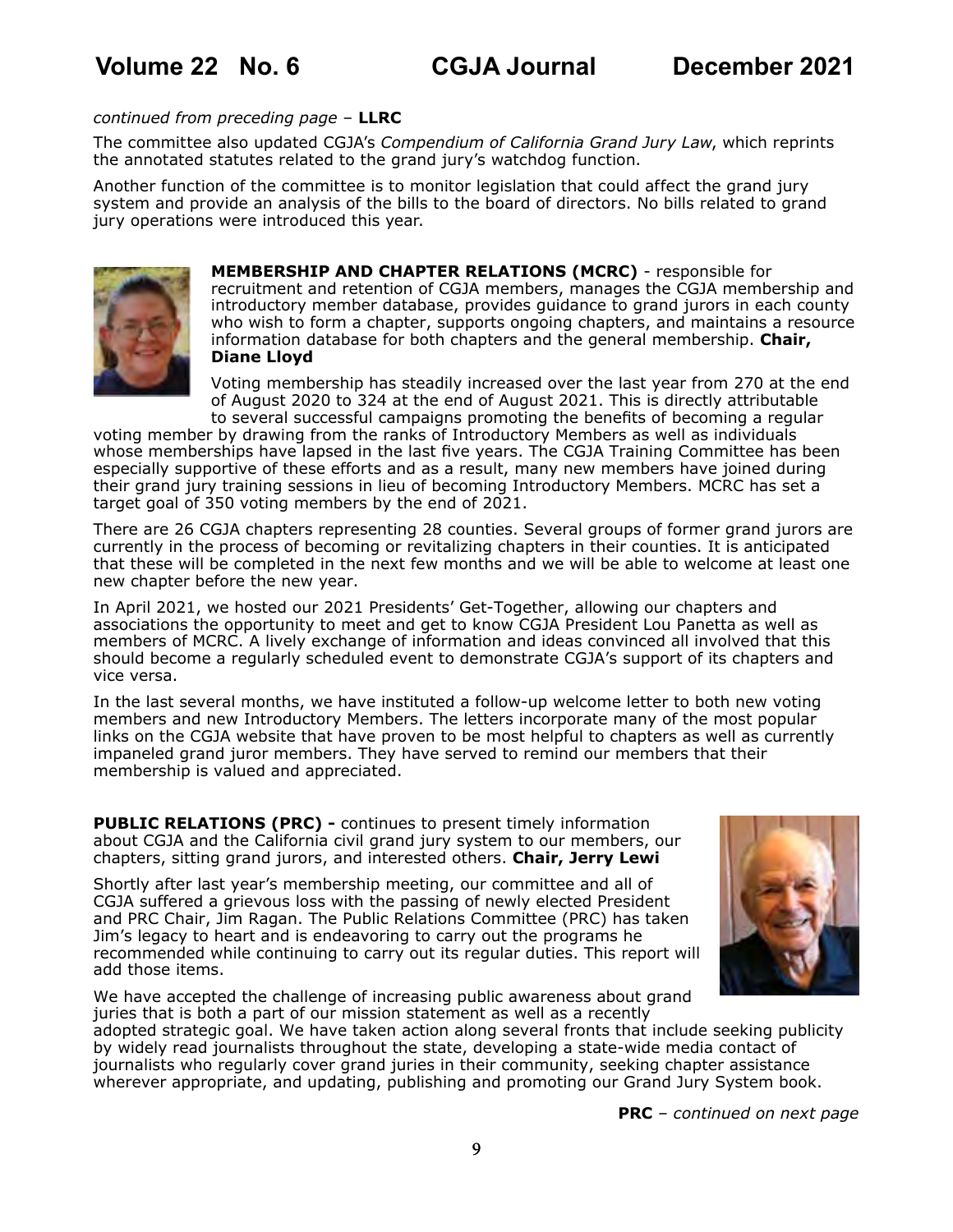*continued from preceding page* – **PRC**

### **Website**

PRC continues to manage the content responsibility of our news blog, **[Grand Jury News](https://cgja.blogspot.com/)**, on the website. It continues to post all news articles we can find about grand juries. The technical responsibility for the blog has been turned over to the Technical Committee which is endeavoring to restore a feature whereby interested persons can automatically be notified when new items are posted. Your chair is anxiously searching for a volunteer to assist in the search and posting of new items on a continuous basis.

#### **The Grand Jurors' Journal**

The bimonthly *Grand Jurors' Journal* continues as a vibrant information vehicle to reach our members, current grand jurors, and court and county staffs. Barbara Sommer, our editor, continues to produce first-class editions. In each journal, one can find CGJA announcements, chapter news, training information, and other topics of interest to readers. Our **[website](https://cgja.org/)** contains **[Journal Archives](http://cgja.org/archives)** that go back to 2001 (and even a few issues before that).

#### **CGJA News and Juror Messages**

This is a support-function for PRC. We continue to support the president and committee chairs in electronically sending messages to members and others under two conditions. The first is when the messages cannot wait for the next edition of the journal. The second is when the messages are so important that they require emphasis outside the journal.



**TECHNOLOGY (Tech) –** oversees and supports the technical, data, and communications resources and deploys a cohesive technology strategy across the association ensuring the security and privacy of its financial, legal, and membership information. **Chair, Larry Herbst**

The Technology Committee's area of focus for 2021 has been the continued technical support for CGJA – primarily for the website, Dropbox file maintenance and Zoom. For the website, new and updated sample documents were added, newly released examples of well-written grand jury reports were uploaded, and additional chapter resource documents are now available.

Dropbox users were provided with links to key documents by the CGJA secretary making access easier for key committee and board members.

A Zoom license was added to support the widespread use of Zoom in CGJA training workshops given the increased reliance on remote training due to the pandemic.

Recently, the Technology Committee took on the technical support of the CGJA Blog while its content continues to be managed by the Public Relations Committee.

On the new and exciting front, work is underway to establish feasibility for the automation of the membership database linking it to the personal information provided by new members who use the website to join CGJA. For many years the CGJA membership database maintenance has been a manual effort on the part of the Membership and Chapter Relations Committee requiring a monumental effort on the part of the membership database manager. If successful, this automation will significantly reduce that manual effort.

Looking forward, the Technology Committee is planning on the introduction of a new Blog platform targeting early 2022 for release and we continue to strive for improvements on the Grand Jury Report Topic search function to improve the relevance of returned results.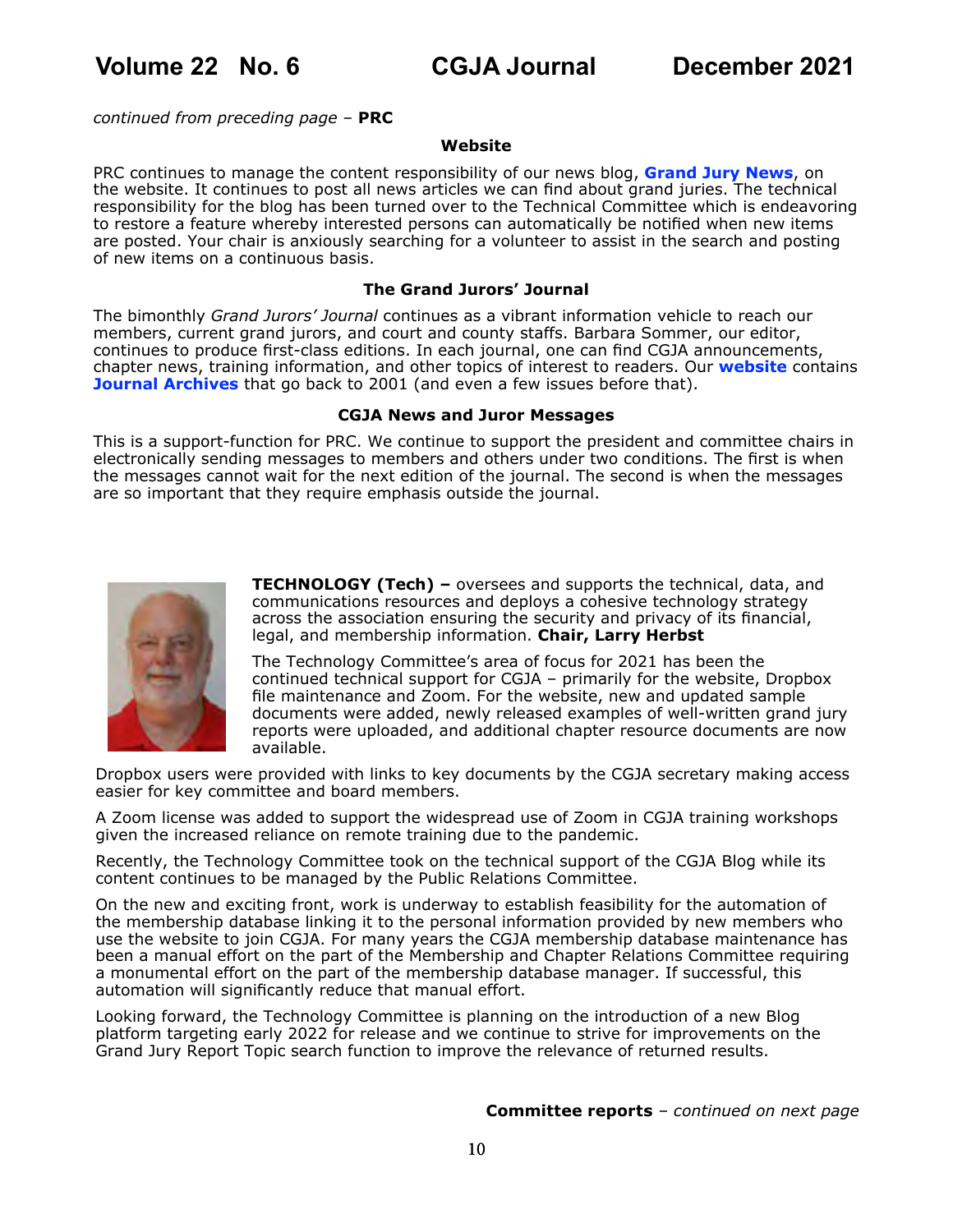#### *continued from preceding page* – **Committee reports**



**TRAINING (TC)** – develops and conducts annual training programs presented at statewide locations for new grand jurors. **Chair, Marsha Caranci**

CGJA's Training Committee started 2021 hoping that things would be back to "normal" after such a crazy year in 2020 due to COVID. But we all know now that the pandemic seems to be stretching into at least a two-year event, with its effects lasting even longer, including in our training program.

The new year started in an unusual way – January saw us providing our regular training to new grand juries who were being impaneled for a calendar-year term; and that came right after an extended Report Writing Workshop season that didn't end until December 15 due to late impaneling of some grand juries in 2020.

The "winter" regular training season was followed by a new "spring" Report Writing Workshop season, and sprinkled in between were some timely Foreperson and Pro Tem Workshops and Legal Advisor Workshops. Then one week after our last "spring" Report Writing Workshop, we started our "normal" summer training season. Training grand jurors has definitely become a year-round endeavor.

Our total number of training venues for the year can be summed up this way.

| Time period<br>covered     | Regular seminars<br>con ducted on<br>Zoom | Regular seminars<br>conducted<br>in-person | Foreperson<br>and Pro Tem<br>Workshops (Zoom) | <b>Report Writing</b><br>Workshops<br>(mostly Zoom) | Legal Advisor<br>Workshops<br>(Zoom) |
|----------------------------|-------------------------------------------|--------------------------------------------|-----------------------------------------------|-----------------------------------------------------|--------------------------------------|
| Jan - March                | 15                                        |                                            |                                               |                                                     |                                      |
| April – June 8             |                                           |                                            |                                               | 9                                                   |                                      |
| June 9 - Sept              | 21                                        |                                            |                                               |                                                     |                                      |
| $Oct - Nov$<br>(scheduled) |                                           |                                            |                                               | 18                                                  |                                      |

A total of 49 counties were trained as new grand juries in 2021. There were two counties that were unable to impanel a grand jury at all (Alpine and Sierra), two that will participate only in our Report Writing Workshops, and three that will not take part in our training at all this year. Two other counties have recently impaneled a grand jury and are considering scheduling training soon.

Scheduling our normal curriculum review and revisions has been challenging during this time, but we got it done and will do one more round of reviews before we start a new "winter" training season this January for those grand juries who are now on a calendar-year term.

Each year we identify grand jurors during our training seminars and workshops that we think would make good CGJA Trainers. The process of inviting them to apply, reviewing their applications, and conducting interviews takes place over the fall and winter months, and this year was no exception. We are always trying to grow and strengthen our training staff as every year we find ourselves needing to replace retiring trainers.

This year we were very successful in recruiting new trainers. We received applications from 14 people, 10 of whom passed the screening and selection process and were approved by the Training Committee. Of those ten, seven are still with us and one is on sabbatical, bringing our total number of trainers as of September 1 to 22 (although two of them have been inactive during COVID).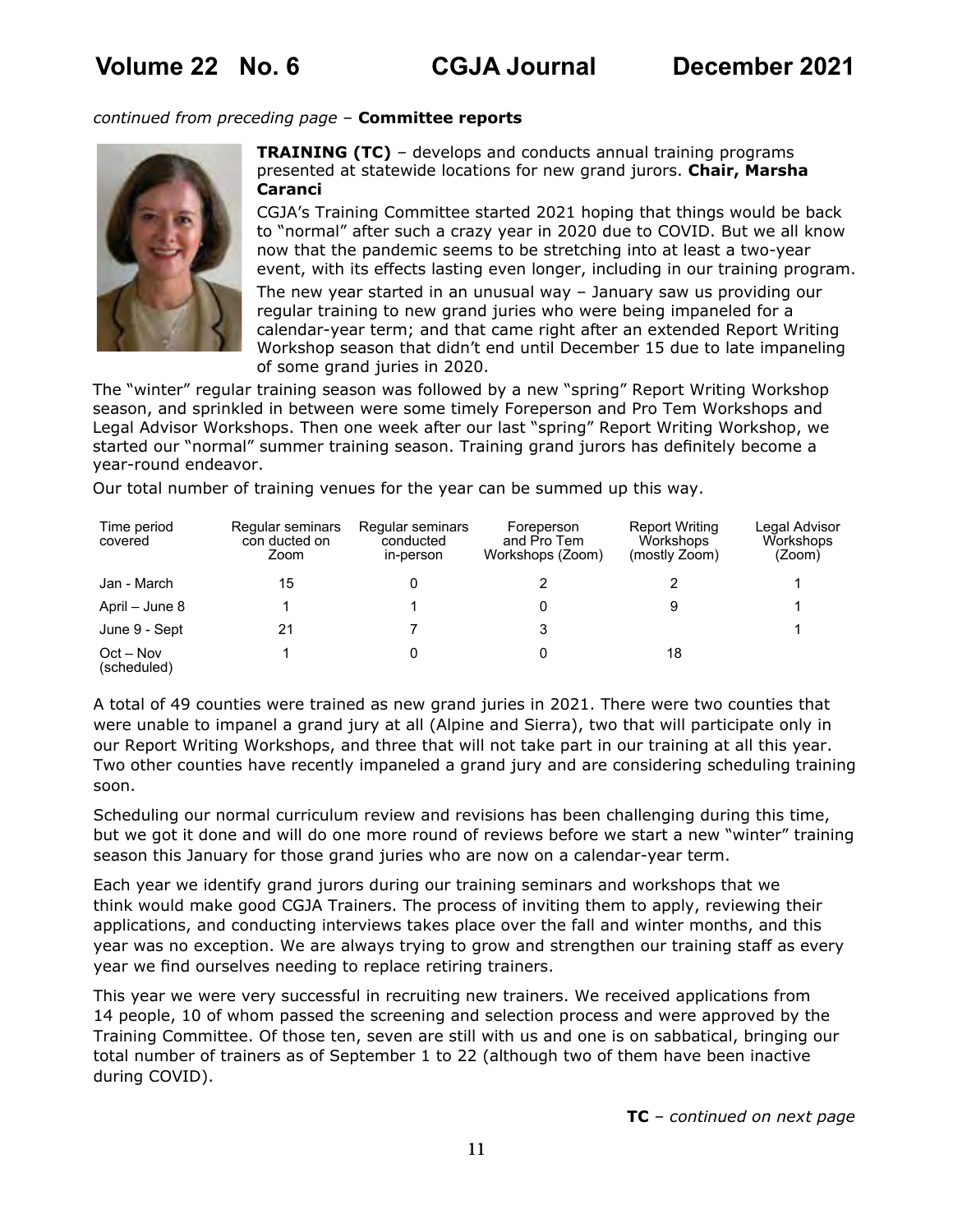### *continued from preceding page* – **TC report**

Our New Trainer Orientation program was conducted virtually again this year, which made it hard for the new trainers to get to know each other and the veteran trainers. We hope to get everyone together for an in-person workshop soon. But our "freshman class" this year has been amazing. They have all observed multiple seminars (mostly on Zoom but some in-person) and have had mentoring sessions on Zoom with our lead trainers. And all have presented at least some or all of one presentation. Several of them have already been determined to be a "qualified trainer" in one or more topics. We have been fortunate to add some excellent and skilled trainers to our staff this year.

Like the rest of the world, we have adapted to remote training – showing our PowerPoint slides, playing our mock interview demonstration videos, conducting interactive sessions using breakout rooms, and making the learning experience as interactive as possible. But we look forward to the day when most or all training can once again be conducted in person.

I want to thank all of our trainers and support volunteers for their dedication to CGJA's important mission of providing training to California's civil grand juries.

# <span id="page-11-0"></span>**2022 CGJA Training Dates for January**

A number of courts will be impaneling a grand jury in December of 2021 or early January of 2022 for a calendar-year term. The CGJA Training Committee is pleased to announce the following training dates for these juries in early 2022:

### **Grand jury training seminars for jurors and alternates**

The general training seminars can be arranged for each individual county at a time convenient for them by contacting *[cgjatraining@cgja.org](mailto:cgjatraining%40cgja.org?subject=Grand%20Jury%20training)*.

### **Foreperson and pro tem workshop**

A workshop for new forepersons and pro tems will be held remotely on Tuesday, January 18, from 9:00 am to 4:00 pm (with a one-hour lunch break). It will be presented on Zoom with attendees participating from their own computers. Registration deadline is January 10.

### **Report writing workshops**

These workshops will be scheduled in late spring of 2022; dates to be announced.

### **Legal advisors' workshops**

CGJA offers MCLE credit to grand jury legal advisors who attend our Legal Advisors' Workshop. The workshop will be held remotely on January 27 and 28, 2022 (two half-day sessions from 9 AM-12 PM each day); to be presented on Zoom. Registration deadline is January 17.

More detailed information may be found on our **[website](https://cgja.org/training-general-information)**. Or for further information, contact Marsha Caranci at *[cgjatraining@cgja.org](mailto:cgjatraining%40cgja.org?subject=)*.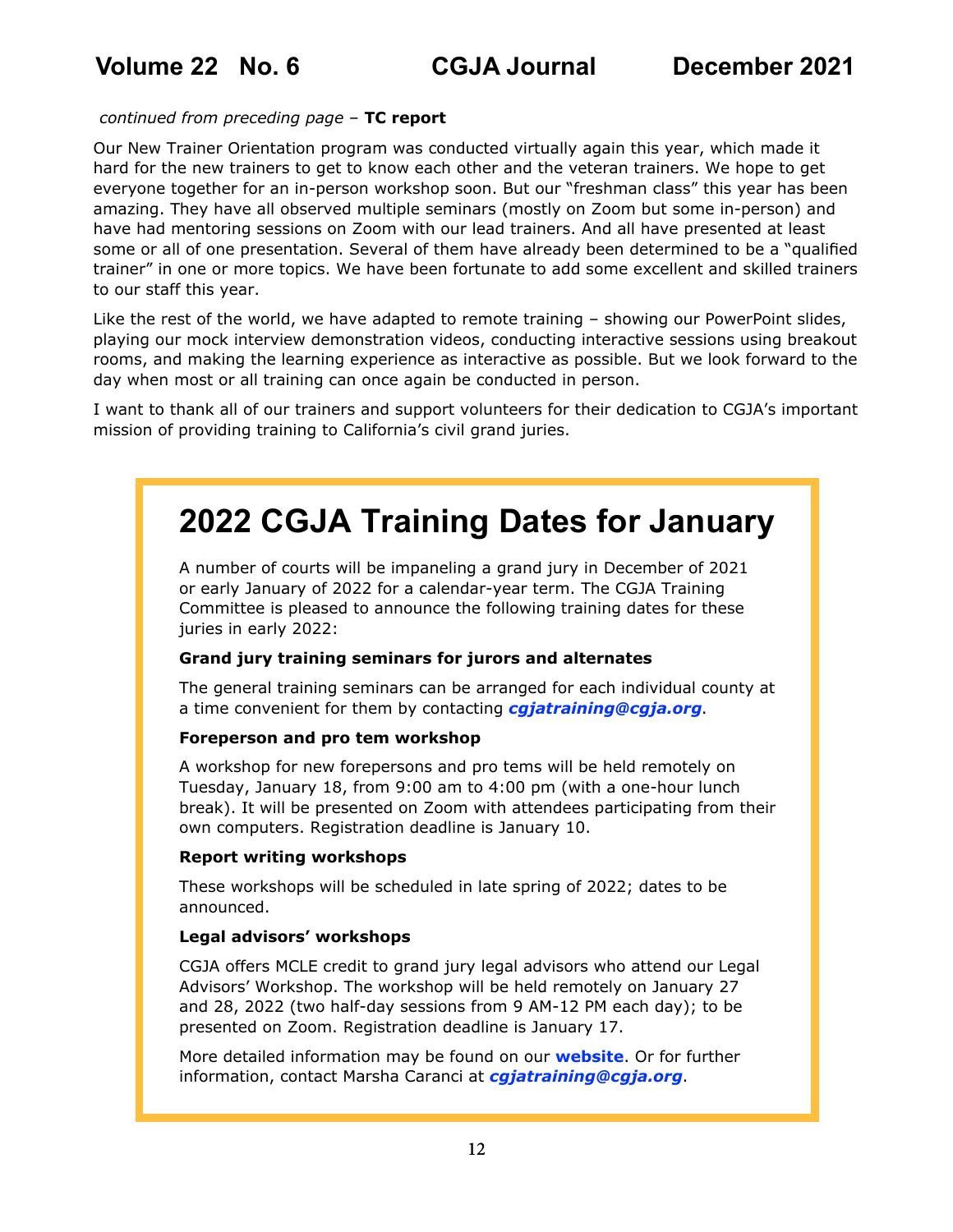## **2021 Contributing Volunteers**

Fulfillling CGJA's many purposes and functions requires the commitment of many people.

### <span id="page-12-0"></span>**Executive Committee**

Lou Panetta, chair (President) Larry Herbst, vice-chair (Vice President) Marsha Caranci, member (Member-at-large)

Travis Gibbons, member (Treasurer) Barbara Sommer, member (Secretary)

| <b>Standing Committee Members</b>                                                                                                |  |                                                                                                                                                                |                                                                                                                                   |                                                                                        |  |  |  |  |
|----------------------------------------------------------------------------------------------------------------------------------|--|----------------------------------------------------------------------------------------------------------------------------------------------------------------|-----------------------------------------------------------------------------------------------------------------------------------|----------------------------------------------------------------------------------------|--|--|--|--|
| <b>Annual Conference</b><br>Lloyd Bell, Chair<br>Janet Clark, Vice-chair<br>Tom Borden<br><b>Travis Gibbons</b><br>Colleen Leahy |  |                                                                                                                                                                | <b>Bylaws and Policies Review</b><br>Karen Jahr, Chair<br>Marsha Caranci, Vice-chair<br>Larry Herbst<br>Karin Hern<br>Joann Landi |                                                                                        |  |  |  |  |
| Jerry Lewi                                                                                                                       |  | <b>Finance</b>                                                                                                                                                 |                                                                                                                                   |                                                                                        |  |  |  |  |
| <b>Awards</b><br>Joann Landi, Chair<br><b>Trudy Craig</b><br>Barbara Sommer                                                      |  | Lloyd Bell, Chair<br>Marsha Caranci, Vice-chair<br>Travis Gibbons, Treasurer<br>Dan "Don" Freeman<br>Karin Hern                                                |                                                                                                                                   |                                                                                        |  |  |  |  |
| <b>Terrie Stevens</b><br><b>Subcommittees</b><br><b>Angelo Rolando Service</b><br>Award                                          |  | Dianne Hoffman<br>Diane Lloyd<br>Steve Rubin                                                                                                                   |                                                                                                                                   | <b>Legal and Legislative</b><br><b>Resources</b><br>Karen Jahr, Chair                  |  |  |  |  |
| Joann Landi, Chair<br>Medsie Bolin<br><b>Trudy Craig</b><br>Dianne Hoffman                                                       |  |                                                                                                                                                                |                                                                                                                                   | Teri Goldner, Vice-chair<br>Karin Hern<br>Dianne Hoffman<br>Jon Tonsing<br>Kathy Wylie |  |  |  |  |
| Kathy Wylie<br><b>Certificate of Special</b><br><b>Recognition</b>                                                               |  |                                                                                                                                                                |                                                                                                                                   |                                                                                        |  |  |  |  |
| Terrie Stevens, Chair<br><b>Excellence in Reporting</b><br>Award                                                                 |  | <b>Membership and Chapter Relations</b><br>Diane Lloyd, Chair<br>Dianne Hoffman, Db. mgr.<br>Shirley Boracci<br>Janet Clark<br>Kathy Mastako<br>Leanne Thomson |                                                                                                                                   |                                                                                        |  |  |  |  |
| Barbara Sommer, Chair<br><b>Bernadette Cheyne</b><br><b>Richard Faenzi</b><br>Lanny Larson                                       |  |                                                                                                                                                                |                                                                                                                                   |                                                                                        |  |  |  |  |
| Mary Lou Oliver                                                                                                                  |  | Volunteers -continued on next page                                                                                                                             |                                                                                                                                   |                                                                                        |  |  |  |  |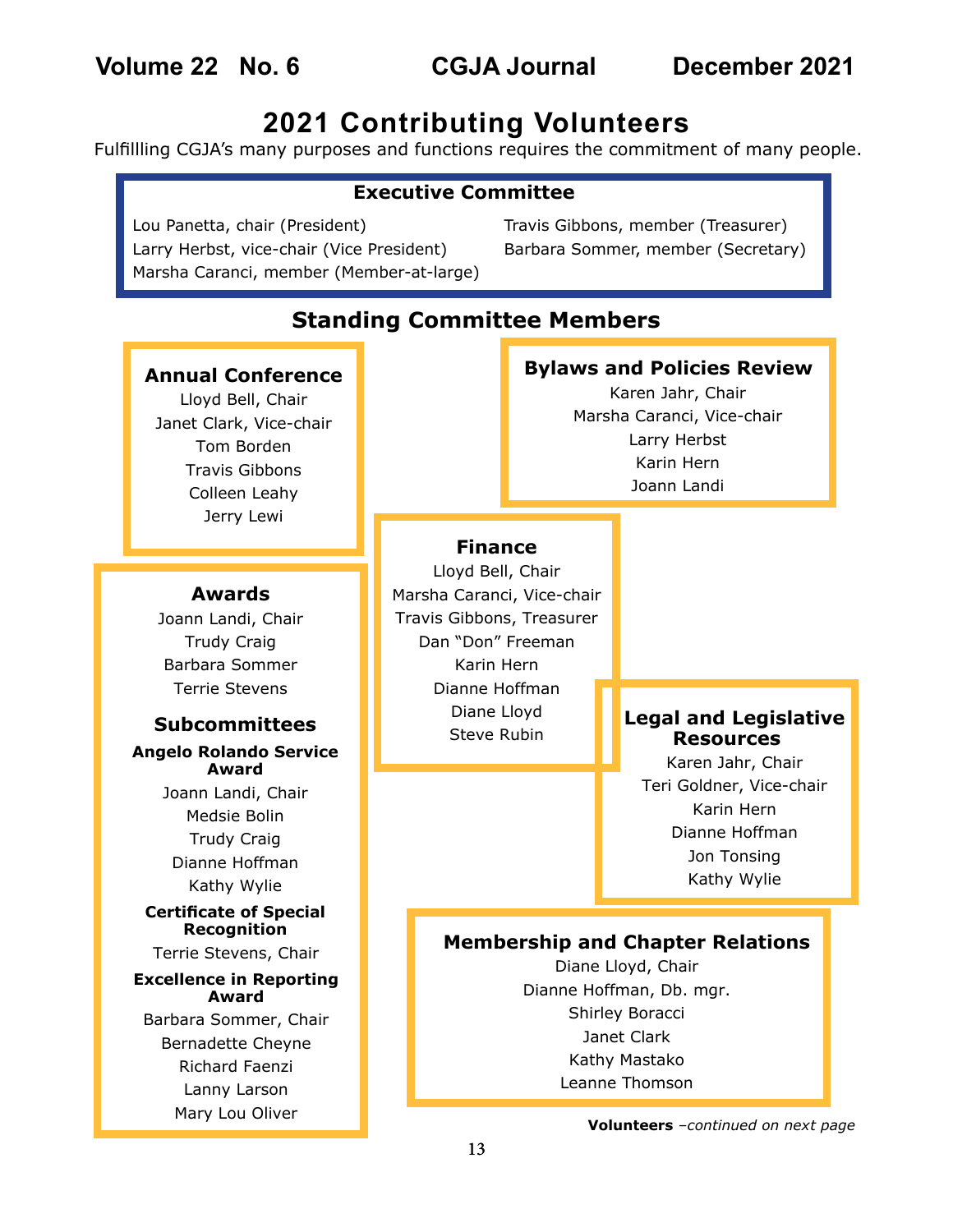*continued from preceding page* – **Volunteers**

### **Nominations-Elections**

Shirley Boracci, Chair Ray Frisbie Bob Finlayson Kati Martin Larry Herbst Lannie Larson **Tellers** Ruth Henderson, Chair Margaret Ansel Cindra Wilfong

### **Public Relations**

Jerry Lewi, Chair Joann Landi, Secretary Barbara Arietta Bernadette Cheyne Bob Finlayson Larry Herbst Lanny Larson Barbara Sommer

### **Technology**

Larry Herbst, Chair Lou Panetta

### **Training**

Marsha Caranci, Chair Karen Jahr, Vice-chair Travis Gibbons, Secretary Bernadette Cheyne Bob Finlayson Teri Goldner Laura Griffin John Heckel Jerry Lewi Lou Panetta

#### **Curriculum subcommittee**

Karen Jahr, Chair Marsha Caranci Bob Finlayson Teri Goldner Arthur Rolston **Program Administration subcommittee**

Marsha Caranci, Co-chair Laura Griffen, Co-chair Shirley Boracci Karen Jahr Joann Landi Judi Lazenby Leslie Lea Diane Lloyd Cheryl Nelson **Finance subcommittee** Travis Gibbons, Chair Marsha Caranci Joann Landi

### **Trainers**

Marsha Caranci Bernadette Cheyne Gary Cooper Karen Deeming Heather Esemann Bob Finlayson Travis Gibbons Teri Goldner Laura Griffin John Heckel Karen Jahr Juliana Jones Jerry Lewi Walter Moore Lou Panetta Richard Rogers Arthur Rolston Gayle Saxton Dee Schweitzer Jon Tonsing **Inactive Trainers** Karin Hern Kathy Mastako Carol Perry

#### **Public Relations subcommittee**

Jerry Lewi, Chair Travis Gibbons **Technology subcommittee** Lou Panetta, Chair **Trainer subcommittee** Karen Jahr, Co-chair Bernadette Cheyne, Co-chair Marsha Caranci John Heckel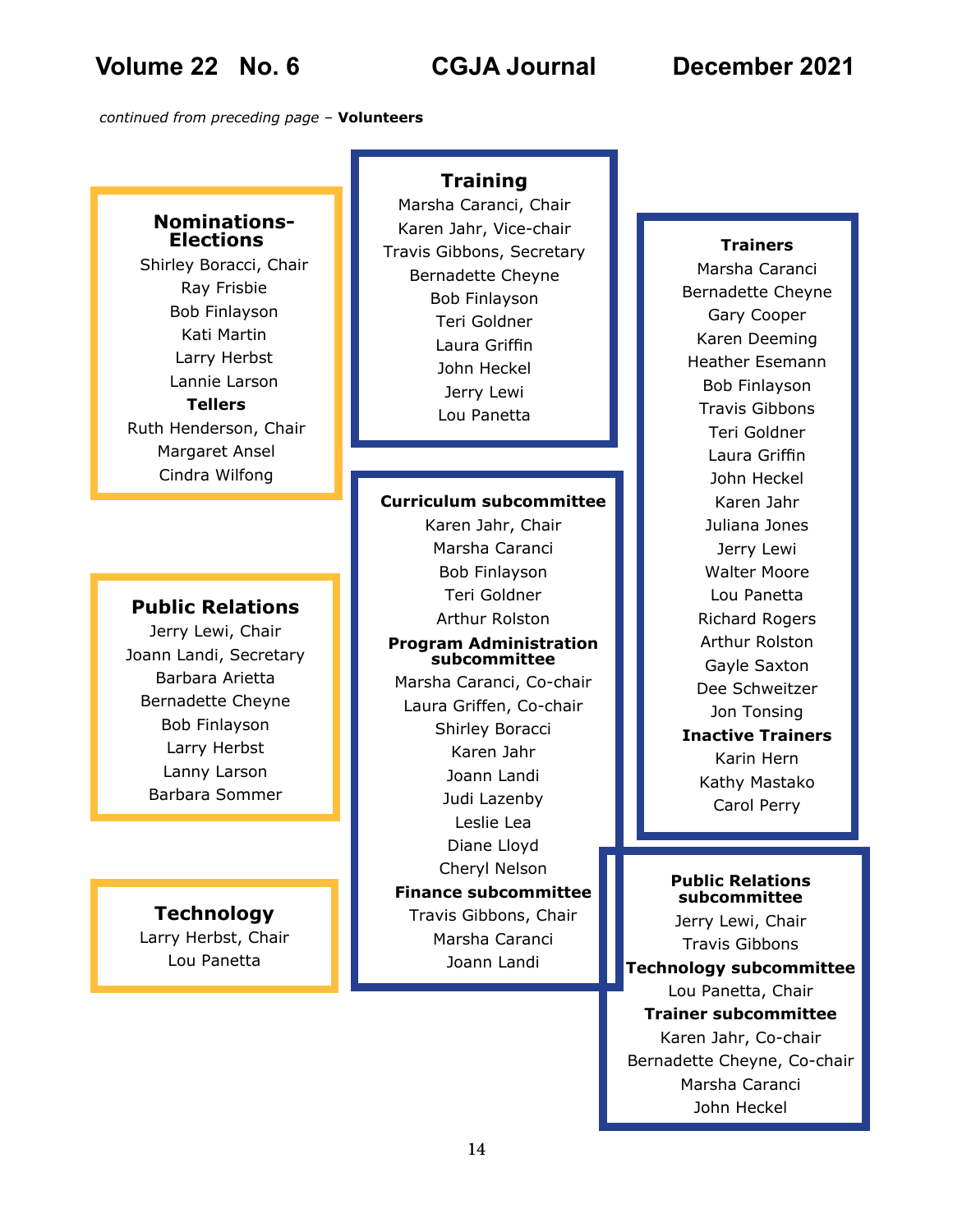# <span id="page-14-0"></span>**Ask the Trainer by Marsha Caranci, CGJA Training Chair**



*This regular column allows the CGJA training team to share with* Journal *readers our responses to questions we receive from grand jurors. Please remember: Do not take any response as legal advice, and contact your local legal advisors to answer any question that might divulge confidential information.* 

*Please submit your questions to me at [cgjatraining@cgja.org](mailto:cgjatraining%40cgja.org?subject=CGJA%20Training). Our response to your edited or redacted question might appear in a future edition of the* Journal.

#### **Q. Our grand jury's procedure manual is vague as to how we should handle complaints. Are there any legal requirements? In particular, we are not sure how to respond to complaints that we decide not to investigate, either because they are not within our jurisdiction or they don't meet our criteria for what we should be working on.**

**A.** We recommend that each grand jury adopt as part of its procedures manual a system for how complaints are handled during its term. State law does not directly address complaints, so this response reflects CGJA's best practices recommendations. Complaints are discussed in general terms in our *Grand Jurors' Training Manual* at Tab 5, page 6.

The procedures you adopt (by a supermajority vote) might include acknowledging each complaint, as a courtesy. However, your acknowledgment letter cannot reveal the jury's decision whether to conduct an investigation because that would disclose the jury's vote for or against taking up the complaint, thus violating one of the confidentiality statutes.

However, there is one exception to this prohibition: if the complaint is not within the grand jury's jurisdiction, the jury has no discretion to investigate the complaint, so it can advise the complainant that it has no jurisdiction. In this case, we recommend returning all materials that came with the complaint.

On our website, under Jury Resources, then **[Sample Documents](https://cgja.org/sample-documents)**, we have several examples of acknowledgment letters.

Your procedures should also include the requirement to consult with the District Attorney if any complaint the jury receives appears to involve criminal activities.

The grand jury may not forward complaints to other agencies. Once you receive a complaint, it becomes confidential. The exception is that you can share complaints with your statutory legal advisors, which include the DA.

With regard to complaints that are of interest and appear to be within your jurisdiction (to be confirmed by your primary legal advisor), setting up criteria for how your jury spends its limited time and resources is a good idea. Your jury might want to look at the document called "Choosing Which Complaints to Investigate," also found under **[Sample Documents](https://cgja.org/sample-documents)** on our website.

Some grand juries establish a complaint committee to review all complaints and bring a recommendation to the full panel. Other grand juries feel that it is important for each member of the full panel to see each complaint before voting on whether or not to investigate it. The Penal Code requires that members of each grand jury adopt their own procedures for this and other ways they fulfill their duties.

**Ask the Trainer** *– continued on next page*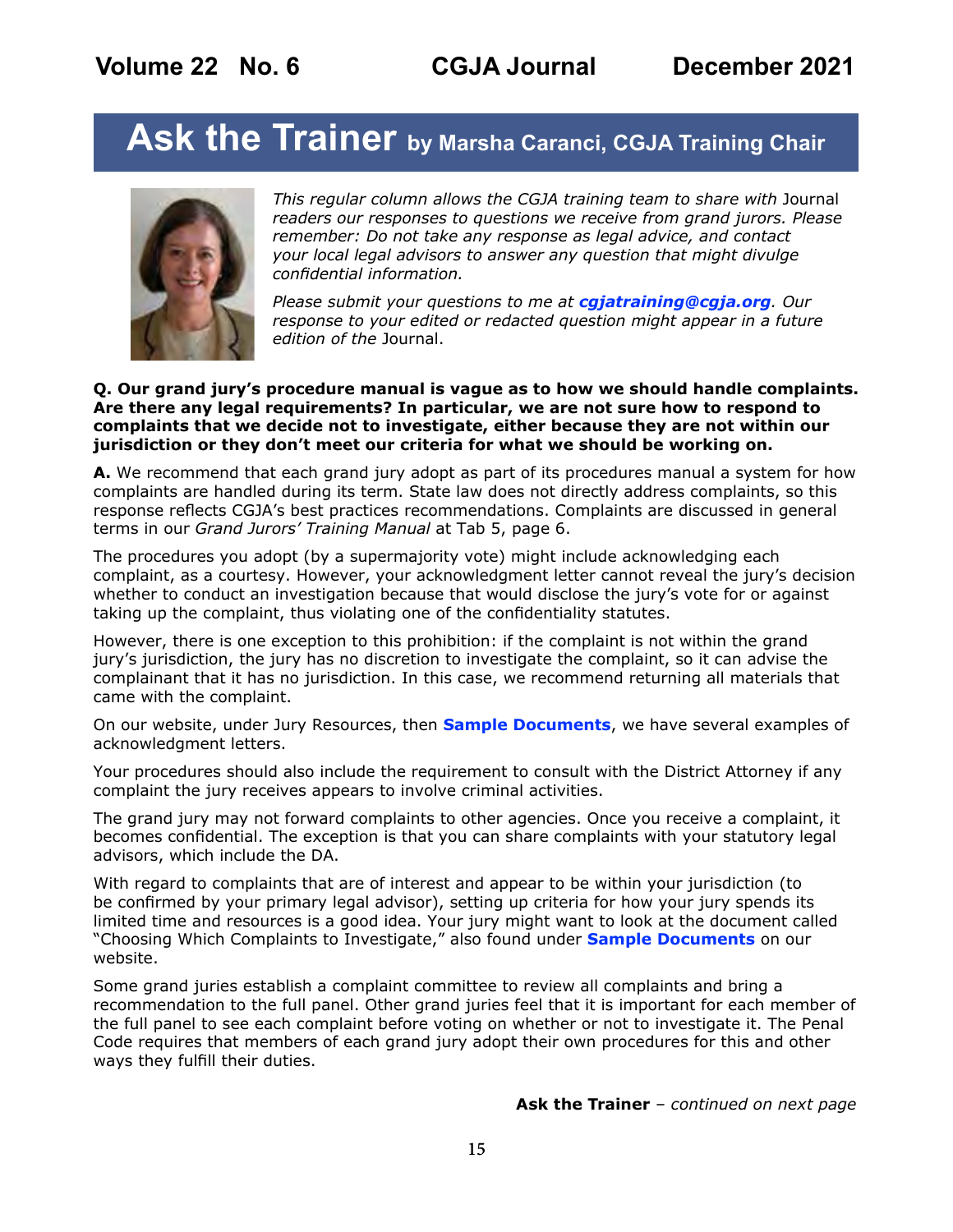*continued from preceding page* – **Ask the Trainer**

### **Q. What if we don't have a quorum at a meeting – can we still conduct business?**

**A.** The Penal Code does not address a quorum of the grand jury, but rather states that certain activities (adopting rules of procedure, public actions, and adoption of final reports) be by a defined number, which we refer to as a supermajority. That number is 12 for a jury of 19. It is 8 if the jury was impaneled with 11 members, and 14 in Los Angeles, where the jury has 23 members.

Many grand juries adopt rules of procedure that state that a quorum for conducting business is the same as their supermajority, i.e., 12 in a jury of 19. This ensures that you will have enough votes if an investigation or report is being voted upon.

Some grand juries specify that those activities that do not require a supermajority vote – such as deciding when to meet next, or whether to seek advice from their legal advisor – can be approved with a simple majority of those present. Each grand jury needs to set its own meeting rules and adopt them by a supermajority vote.

So, depending on what kind of business is being conducted and what your rules of procedure say, normally a jury of 19 will not be able to hold a meeting and take votes on anything unless at least 12 jurors are present. Proxy votes should not be allowed because all jurors should hear all sides of any discussion or deliberations by the jury before casting their vote.

# **Recent Board Actions**

### **By unanimous email vote, October 17, 2021**

Approved the Monterey Chapter.

### **Board Meeting, October 26, 2021**

Approved Amended MCRC Membership Incentive

Created Grand Jury Effectiveness Workgroup

Appointed Robert Finlayson, Chair, Grand Jury Effectiveness Workgroup

Created Diversity Study Workgroup

Appointed Barbara Sommer, Chair, Diversity Study Workgroup

### **Board Meeting, November 23, 2021**

Approved the 2022 CGJA Budget

*All approved board meeting minutes are available on the CGJA* **[website](https://cgja.org/board-minutes)***.*

**NOTE:** We encourage members to attend meetings of the board of directors. They are held on the fourth Tuesday of the month via Zoom (no meetings in July and rarely in December). The agenda along with Zoom information is available a week before the meeting. **[Read more.](https://cgja.org/current-agenda)**

### **The mission of the CGJA is to promote, preserve, and support the grand jury system through training, education, and outreach.**

Contacts: **[Officers and directors](https://cgja.org/officers-directors)**, chapter and association **[presidents](https://cgja.org/chapters-and-associations)**.